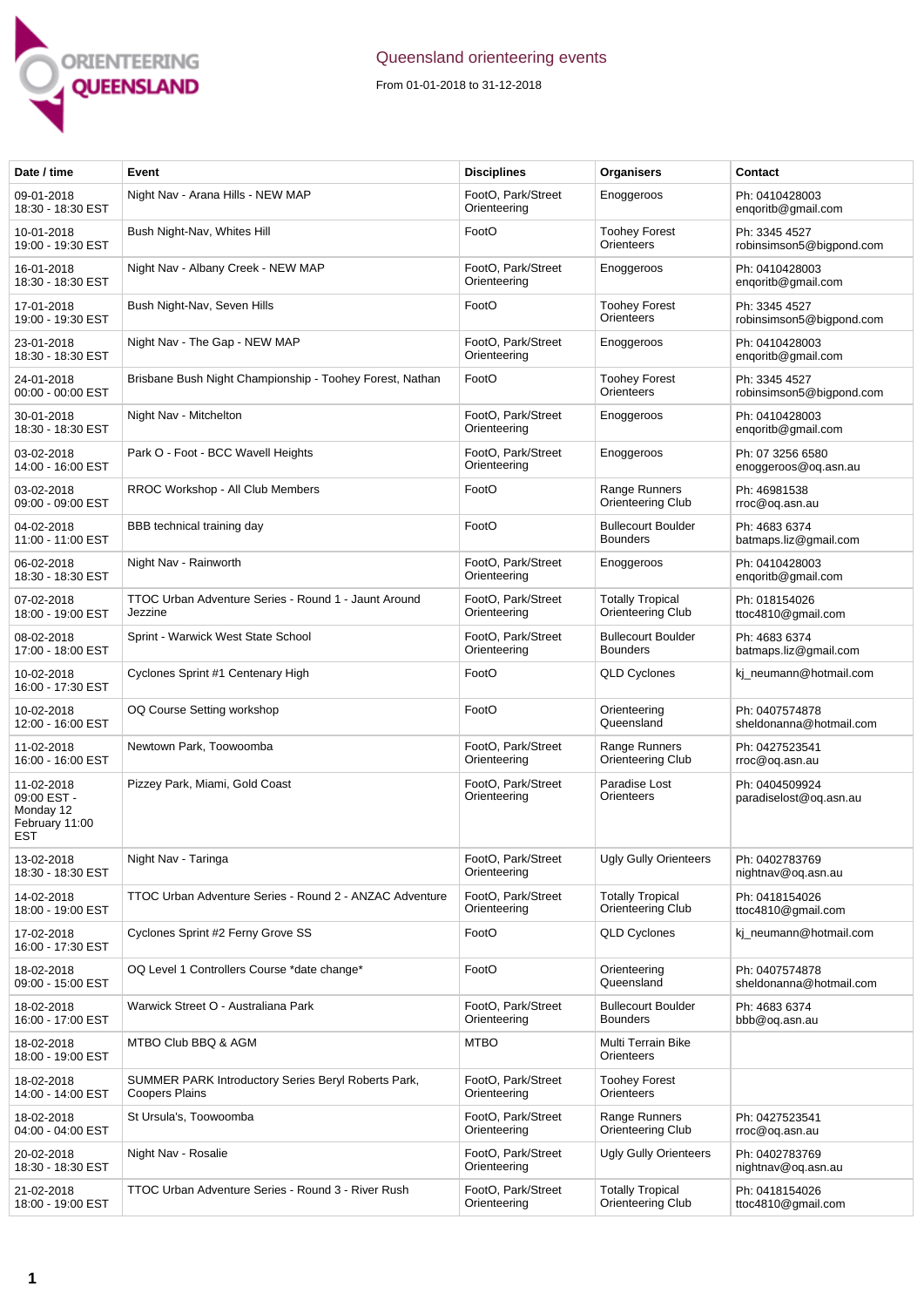| 24-02-2018<br>16:00 - 17:30 EST                           | Cyclones Sprint #3 Robelle Domain                       | FootO                                    | <b>QLD Cyclones</b>                          | kj_neumann@hotmail.com                             |
|-----------------------------------------------------------|---------------------------------------------------------|------------------------------------------|----------------------------------------------|----------------------------------------------------|
| 25-02-2018<br>09:00 - 11:00 EST                           | Braeside, between Warwick and Stanthorpe                | FootO                                    | <b>Bullecourt Boulder</b><br><b>Bounders</b> | Ph: 4683 6374<br>batmaps.liz@gmail.com             |
| 25-02-2018<br>00:00 - 00:00 EST                           | SUMMER PARK Introductory Series - Yeronga Park, Yeronga | FootO. Park/Street<br>Orienteering       | <b>Toohey Forest</b><br><b>Orienteers</b>    |                                                    |
| 27-02-2018<br>18:30 - 18:30 EST                           | Night Nav - Chelmer                                     | FootO, Park/Street<br>Orienteering       | Ugly Gully Orienteers                        | Ph: 0402783769<br>nightnav@oq.asn.au               |
| 01-03-2018<br>11:00 - 12:30 EST                           | <b>Bunyaville East Bush</b>                             | FootO                                    | Orienteering<br>Queensland                   | Ph: 33690880<br>chrisandrobin@bigpond.com          |
| 03-03-2018<br>14:00 - 14:00 EST                           | Park O - Foot - BCC Wilston                             | FootO, Park/Street<br>Orienteering       | Enoggeroos                                   | Ph: 07 3256 6580<br>enoggeroos@og.asn.au           |
| 04-03-2018<br>08:50 - 08:50 EST                           | OY1 - Sprint USQ Toowoomba & OQ AGM                     | FootO                                    | Range Runners<br>Orienteering Club           | Ph: 0746981538<br>cceaudit@bigpond.com             |
| 06-03-2018<br>18:30 - 19:30 EST                           | CANCELLED - TOO WET - Night Nav - Indooroopilly         | FootO, Park/Street<br>Orienteering       | <b>Ugly Gully Orienteers</b>                 | Ph: 0402783769<br>nightnav@oq.asn.au               |
| 08-03-2018<br>11:00 - 12:30 EST                           | Daisy Hill Bush                                         | FootO                                    | Orienteering<br>Queensland                   | Ph: 33690880<br>chrisandrobin@bigpond.com          |
| 11-03-2018<br>08:30 - 08:30 EST                           | Samford MTBO                                            | <b>MTBO</b>                              | Multi Terrain Bike<br><b>Orienteers</b>      | Ph: 0418871193<br>info@mtbo.com.au                 |
| 11-03-2018<br>09:00 - 09:00 EST                           | Park O - Foot - MBRC Mungarra Reserve                   | FootO, Park/Street<br>Orienteering       | Enoggeroos                                   | Ph: 0410428003<br>enqoritb@gmail.com               |
| 11-03-2018<br>09:00 - 11:00 EST                           | Musgrave Park (Postponed from 4 to 11 March)            | FootO, Park/Street<br>Orienteering       | Paradise Lost<br>Orienteers                  | Ph: 0404 50 99 24<br>paradiselost@oq.asn.au        |
| 11-03-2018<br>04:00 - 04:00 EST                           | The Glennie School, Toowoomba and UMC                   | FootO, Park/Street<br>Orienteering       | Range Runners<br>Orienteering Club           | Ph: 0427523541<br>rroc@oq.asn.au                   |
| 11-03-2018<br>08:30 - 11:30 EST                           | Sherriff Park Metrogaine-Cyclegaine                     | FootO, MTBO                              | <b>Totally Tropical</b><br>Orienteering Club | Ph: 0418 154 026<br>ttoc4810@gmail.com             |
| 13-03-2018<br>18:30 - 18:30 EST                           | Night Nav - St Lucia                                    | FootO, Park/Street<br>Orienteering       | <b>Ugly Gully Orienteers</b>                 | Ph: 0402783769<br>nightnav@oq.asn.au               |
| 15-03-2018<br>11:00 - 12:30 EST                           | New Farm Park GOLD BCC sponsored event.                 | FootO                                    | Orienteering<br>Queensland                   | Ph: 33690880<br>chrisandrobin@bigpond.com          |
| 17-03-2018<br>16:00 - 17:30 EST                           | Scots College, Warwick                                  | FootO                                    |                                              | Ph: 4683 6374<br>bbb@oq.asn.au                     |
| 18-03-2018<br>09:00 - 11:00 EST                           | OY2 at Dalmoak, east of The Summit                      | FootO                                    | <b>Bullecourt Boulder</b><br><b>Bounders</b> | Ph: 0477 059 063<br>batmaps.liz@gmail.com          |
| 18-03-2018<br>08:30 - 10:30 EST                           | Park Orienteering: Walking & Mountain Bike              | FootO, MTBO,<br>Park/Street Orienteering | <b>Sunshine Orienteers</b><br>Club           | Ph: 0439 979 260<br>info@sunshineorienteers.com.au |
| 20-03-2018<br>18:30 - 18:30 EST                           | Night Nav - Cubberla Creek (Chapel Hill)                | FootO, Park/Street<br>Orienteering       | <b>Ugly Gully Orienteers</b>                 | Ph: 0417617580<br>nightnav@oq.asn.au               |
| 22-03-2018<br>11:00 - 12:30 EST                           | Stockyard Creek, Burbank. Bush                          | FootO                                    | Orienteering<br>Queensland                   | Ph: 33690880<br>chrisandrobin@bigpond.com          |
| 24-03-2018<br>08:30 - 11:30 EST                           | Bike O - MBRC Adventure Program                         | MTBO, Park/Street<br>Orienteering        | Multi Terrain Bike<br>Orienteers             | Ph: 0412776876<br>gbossley@westnet.com.au          |
| 25-03-2018<br>09:00 - 12:00 EST                           | Boronia Reserve - Boronia Heights                       | FootO                                    | <b>Toohey Forest</b><br>Orienteers           | Ph: 3345 4527<br>robinsimson5@bigpond.com          |
| 27-03-2018<br>18:30 - 18:30 EST                           | Night Nav - Toowong                                     | FootO, Park/Street<br>Orienteering       | Ugly Gully Orienteers                        | Ph: 0402783769<br>nightnav@oq.asn.au               |
| 28-03-2018<br>17:30 - 18:30 EST                           | Gecko's Easter Urbanteering                             | FootO                                    | <b>Totally Tropical</b><br>Orienteering Club | Ph: 0418 154 026<br>ttoc4810@gmail.com             |
| 29-03-2018<br>11:00 - 12:30 EST                           | Grange, Parks                                           | FootO                                    | Orienteering<br>Queensland                   | Ph: 33690880<br>chrisandrobin@bigpond.com          |
| 31-03-2018<br>06:00 - 09:00 EST                           | Road Runners take on Easter Orienteering                | Park/Street Orienteering                 | <b>Totally Tropical</b><br>Orienteering Club | Ph: 0438758793<br>ttoc4810@gmail.com               |
| 01-04-2018<br>09:00 - 11:00 EST                           | CANCELLED Coombabah Lakelands, Gold Coast               | FootO                                    | Paradise Lost<br>Orienteers                  | Ph: 0404 50 99 24<br>paradiselost@oq.asn.au        |
| 05-04-2018<br>11:00 - 11:30 EST                           | <b>Kuraby Parks</b>                                     | FootO                                    | Orienteering<br>Queensland                   | Ph: 33690880<br>chrisandrobin@bigpond.com          |
| 12-04-2018<br>11:00 - 12:30 EST                           | Bardon Forest Park, Bush                                | FootO                                    | Orienteering<br>Queensland                   | Ph: 33690880<br>chrisandrobin@bigpond.com          |
| 13-04-2018<br>00:00 EST -<br>Sunday 15 April<br>00:00 EST | <b>QLD Mini Cyclones Orienteering Camp</b>              | FootO                                    | <b>Bullecourt Boulder</b><br><b>Bounders</b> | Ph: 0487 572 553<br>pburrill@bigpond.net.au        |
| 15-04-2018<br>08:30 - 09:30 EST                           | Chuwar MTBO                                             | <b>MTBO</b>                              | Multi Terrain Bike<br>Orienteers             | info@mtbo.com.au                                   |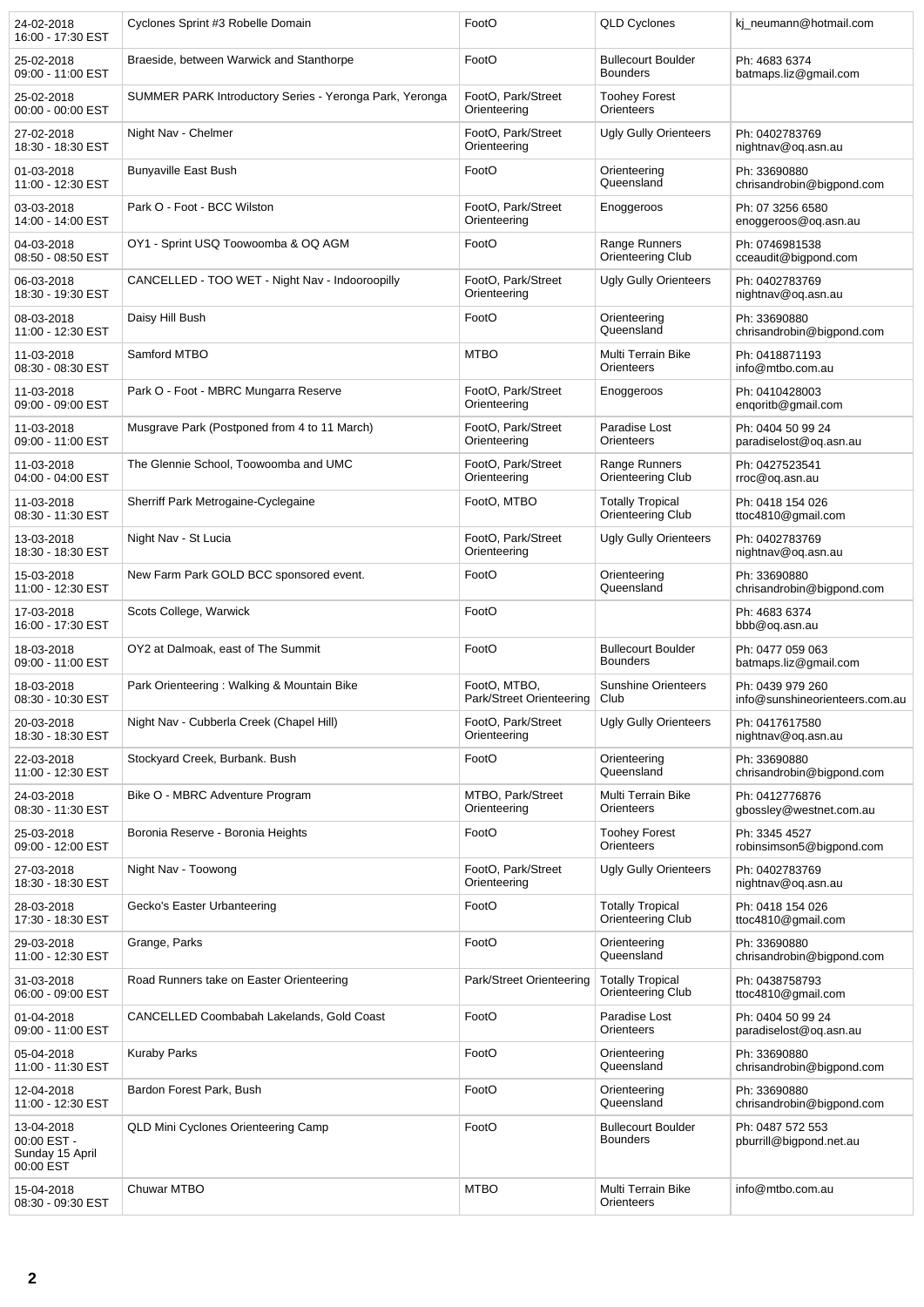| 15-04-2018<br>09:00 - 11:00 EST                         | Sandy Creek, Leslie Dam, Warwick                           | FootO                              | <b>Bullecourt Boulder</b><br><b>Bounders</b> | Ph: 4683 6374<br>bbb@oq.asn.au                     |
|---------------------------------------------------------|------------------------------------------------------------|------------------------------------|----------------------------------------------|----------------------------------------------------|
| 15-04-2018<br>09:00 - 12:00 EST                         | Bush Orienteering - Mt Coot-tha                            | FootO                              | <b>Ugly Gully Orienteers</b>                 | Ph: 0423046001                                     |
| 15-04-2018<br>09:00 - 12:00 EST                         | Park Orienteering at Johnson Park, Cooroy                  | FootO, Park/Street<br>Orienteering | <b>Sunshine Orienteers</b><br>Club           | Ph: 0403 348 792<br>info@sunshineorienteers.com.au |
| 17-04-2018<br>18:30 - 18:30 EST                         | Night Nav - Indooroopilly                                  | FootO, Park/Street<br>Orienteering | <b>Ugly Gully Orienteers</b>                 | Ph: 0402783769<br>nightnav@oq.asn.au               |
| 19-04-2018<br>11:00 - 11:30 EST                         | Quinzeh Rocks North, Cedar Creek, near Logan Village, Bush | FootO                              | Orienteering<br>Queensland                   | Ph: 33690880<br>chrisandrobin@bigpond.com          |
| 22-04-2018<br>09:00 - 09:00 EST                         | Toohey Forest - Nathan                                     | FootO                              | <b>Toohey Forest</b><br>Orienteers           | Ph: 3345 4527<br>robinsimson5@bigpond.com          |
| 22-04-2018<br>08:58 - 14:00 EST                         | Columboola Event                                           | FootO                              | Range Runners<br>Orienteering Club           | Ph: 46981538<br>rroc@oq.asn.au                     |
| 22-04-2018<br>15:00 - 17:30 EST                         | Cancelled - Pine Rivers Park - Clinic                      | Park/Street Orienteering           | Orienteering<br>Queensland                   | Ph: 0412 776 876<br>juniordevelopment@oq.asn.au    |
| 22-04-2018<br>08:58 - 14:00 EST                         | Columboola Coaching & Training                             | FootO                              | Range Runners<br>Orienteering Club           | Ph: 46981538<br>rroc@oq.asn.au                     |
| 24-04-2018<br>18:30 - 18:30 EST                         | Night Nav - Bardon                                         | FootO, Park/Street<br>Orienteering | <b>Ugly Gully Orienteers</b>                 | Ph: 0409 660 880<br>nightnav@oq.asn.au             |
| 26-04-2018<br>08:00 - 14:30 EST                         | Secondary Series #1 - Limestone Park, Ipswich              | Park/Street Orienteering           | Orienteering<br>Queensland                   | Ph: 0412 776 876<br>juniordevelopment@oq.asn.au    |
| 26-04-2018<br>09:00 - 14:00 EST                         | Limestone Park, Ipswich                                    | FootO                              | Orienteering<br>Queensland                   | Ph: 33690880<br>chrisandrobin@bigpond.com          |
| 28-04-2018<br>14:00 - 14:00 EST                         | OY3 - Sprint Champs - The Gap                              | FootO                              | Enoggeroos                                   | Ph: 0410428003<br>engoritb@gmail.com               |
| 29-04-2018<br>09:00 - 14:00 EST                         | OY4 - Bush - Slickers                                      | FootO                              | <b>Sunshine Orienteers</b><br>Club           | Ph: 0403 348 792<br>phinaeus@hotmail.com           |
| 29-04-2018<br>12:00 - 17:00 EST                         | Perserverance Dam Coaching                                 | FootO                              | Range Runners<br>Orienteering Club           |                                                    |
| 01-05-2018<br>18:30 - 18:30 EST                         | Night Nav - West End                                       | FootO, Park/Street<br>Orienteering | <b>Ugly Gully Orienteers</b>                 | Ph: 0402783769<br>nightnav@oq.asn.au               |
| 03-05-2018<br>11:00 - 12:30 EST                         | <b>Bunyaville West Bush</b>                                | FootO                              | Orienteering<br>Queensland                   | Ph: 0400908378<br>chrisandrobin@bigpond.com        |
| 06-05-2018<br>09:00 - 12:00 EST                         | Bush Orienteering - Mt Crosby                              | FootO                              | Ugly Gully Orienteers                        | Ph: 0423046001                                     |
| 06-05-2018<br>13:30 - 13:30 EST                         | Coaching - Daisy Hill Reserve                              | FootO                              | <b>Toohey Forest</b><br>Orienteers           | Ph: 3345 4527<br>robinsimson5@bigpond.com          |
| 06-05-2018<br>09:00 - 09:00 EST                         | Camp Fairbairn 40 Yrs, Emerald                             | FootO                              | Orienteering<br>Queensland                   | Ph: 0427523541<br>rroc@oq.asn.au                   |
| 08-05-2018<br>18:30 - 18:30 EST                         | Night Nav - Toowong - Anzac Park                           | FootO, Park/Street<br>Orienteering | <b>Ugly Gully Orienteers</b>                 | Ph: 0402783769<br>nightnav@oq.asn.au               |
| 10-05-2018<br>11:00 - 12:30 EST                         | <b>Toohey Forest Bush</b>                                  | FootO                              | Orienteering<br>Queensland                   | Ph: 0400908378<br>chrisandrobin@bigpond.com        |
| 11-05-2018<br>04:00 - 04:00 EST                         | <b>Kingarov Sprint</b>                                     | FootO                              | Range Runners<br>Orienteering Club           | Ph: 0427523541<br>rroc@oq.asn.au                   |
| 13-05-2018<br>09:30 - 09:30 EST                         | Bush - Foot - MBRC Clear Mountain, Cashmere                | FootO                              | Enoggeroos                                   | Ph: 38511048                                       |
| 13-05-2018<br>09:00 - 16:00 EST                         | Wine Country Wander - 6 hour Cyclegaine                    | <b>MTBO</b>                        | <b>Sunshine Orienteers</b><br>Club           | Ph: 0407 880 681<br>robpart17@gmail.com            |
| 13-05-2018<br>13:30 - 13:30 EST                         | Coaching - Daisy Hill Reserve                              | FootO                              | <b>Toohey Forest</b><br>Orienteers           | Ph: 3345 4527<br>robinsimson5@bigpond.com          |
| 15-05-2018<br>18:30 - 18:30 EST                         | Night Nav - Ithaca                                         | FootO, Park/Street<br>Orienteering | <b>Ugly Gully Orienteers</b>                 | Ph: 0409 660 880<br>nightnav@oq.asn.au             |
| 17-05-2018<br>11:00 - 12:30 EST                         | Sherwood Arboretum Parks and Streets                       | FootO                              | Orienteering<br>Queensland                   | Ph: 0400908378<br>chrisandrobin@bigpond.com        |
| 18-05-2018<br>08:00 - 17:00 EST                         | Australian & QLD MTBO Champs Model Event                   | <b>MTBO</b>                        | <b>Sunshine Orienteers</b><br>Club           | Ph: 0439979261                                     |
| 19-05-2018<br>00:00 EST -<br>Sunday 20 May<br>00:00 EST | Australian and QLD MTBO Championships                      | <b>MTBO</b>                        | <b>Sunshine Orienteers</b><br>Club           | Ph: 0411231006<br>gemoore123@bigpond.com           |
| 20-05-2018<br>00:00 - 00:00 EST                         | Level 1 Coaching course at Stockyard Creek                 | FootO                              | <b>Toohey Forest</b><br><b>Orienteers</b>    |                                                    |
| 20-05-2018<br>09:00 - 11:00 EST                         | Perseverance Dam Event and UMC Session 3                   | FootO                              | Range Runners<br>Orienteering Club           | Ph: 46981538<br>rroc@oq.asn.au                     |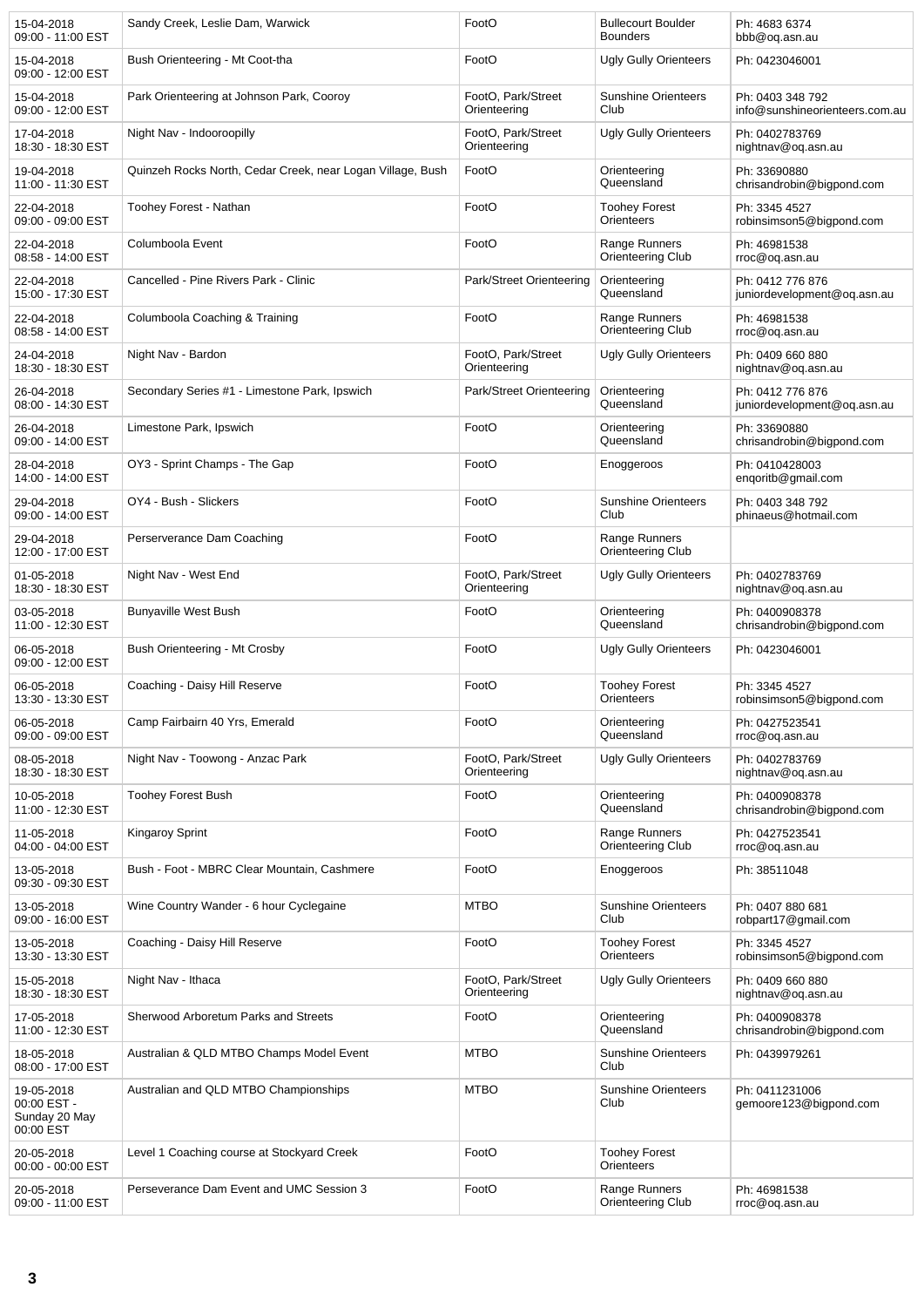| 23-05-2018<br>18:30 - 18:30 EST | World Orienteering Day - NightNav - Ashgrove - Ashgrove Oval                       | FootO, Park/Street<br>Orienteering | Enoggeroos                                   | nightnav@oq.asn.au                                 |
|---------------------------------|------------------------------------------------------------------------------------|------------------------------------|----------------------------------------------|----------------------------------------------------|
| 23-05-2018<br>16:00 - 18:30 EST | World Orienteering Day Toowoomba                                                   | FootO, Park/Street<br>Orienteering | Range Runners<br>Orienteering Club           | Ph: 07 46981538<br>rroc@og.asn.au                  |
| 23-05-2018<br>03:30 - 04:30 EST | World Orienteering Day event at Warwick Central State School                       | FootO                              | <b>Bullecourt Boulder</b><br><b>Bounders</b> | Ph: 0487 572 553<br>pburrill@bigpond.net.au        |
| 24-05-2018<br>11:00 - 12:30 EST | <b>Upper Kedron Streets and Parks</b>                                              | FootO                              | Orienteering<br>Queensland                   | Ph: 0400908378<br>chrisandrobin@bigpond.com        |
| 27-05-2018<br>09:00 - 11:00 EST | OY5 - Goomburra                                                                    | FootO                              | Range Runners<br>Orienteering Club           | Ph: 0746981538<br>fcrosato@bigpond.com             |
| 29-05-2018<br>18:30 - 18:30 EST | Night Nav - Graceville                                                             | FootO, Park/Street<br>Orienteering | <b>Ugly Gully Orienteers</b>                 | Ph: 0402783769<br>nightnav@oq.asn.au               |
| 31-05-2018<br>09:00 - 14:00 EST | White's Hill, Camp Hill. Bush, with Secondary Schools series<br>#2                 | FootO                              | Orienteering<br>Queensland                   | Ph: 0400908378<br>chrisandrobin@bigpond.com        |
| 03-06-2018<br>00:00 - 00:00 EST | **POSTPONED to 14 July** Bush - Wivenhoe Common                                    | FootO                              | <b>Ugly Gully Orienteers</b>                 | Ph: 0423046001                                     |
| 03-06-2018<br>09:00 - 11:00 EST | Park orienteering at Eddie Kornhauser Reserve                                      | FootO, Park/Street<br>Orienteering | Paradise Lost<br>Orienteers                  | Ph: 0419 152 218<br>dowlan@hotmail.com             |
| 03-06-2018<br>08:30 - 12:00 EST | Park Orienteering at NDSC Tewantin                                                 | Park/Street Orienteering           | <b>Sunshine Orienteers</b><br>Club           | Ph: 0429 899 928<br>sunshineorienteering@gmail.com |
| 05-06-2018<br>18:30 - 18:30 EST | Night Nav - Auchenflower                                                           | FootO, Park/Street<br>Orienteering | <b>Ugly Gully Orienteers</b>                 | Ph: 0402783769<br>nightnav@oq.asn.au               |
| 07-06-2018<br>11:00 - 12:30 EST | Gap Creek East, Mt Coot-tha, Bush                                                  | FootO                              | Orienteering<br>Queensland                   | Ph: 0400908378<br>chrisandrobin@bigpond.com        |
| 09-06-2018<br>14:00 - 17:00 EST | Coaching + Park Orienteering - City Botanic Gardens                                | FootO, Park/Street<br>Orienteering | <b>QLD Cyclones</b>                          | Ph: 0477225656<br>uglygully@oq.asn.au              |
| 09-06-2018<br>18:30 - 18:30 EST | Stockwhip Creek, Columboola                                                        | FootO                              | Range Runners<br>Orienteering Club           | Ph: 0247523541<br>rroc@oq.asn.au                   |
| 10-06-2018<br>09:00 - 09:00 EST | Parkinson Reserve - Parkinson                                                      | FootO                              | <b>Toohey Forest</b><br>Orienteers           | Ph: 3345 4527<br>robinsimson5@bigpond.com          |
| 10-06-2018<br>08:50 - 08:50 EST | Columboola                                                                         | FootO                              | Range Runners<br>Orienteering Club           | Ph: 46981538<br>rroc@oq.asn.au                     |
| 10-06-2018<br>13:00 - 13:00 EST | Miles SHS sprint                                                                   | FootO                              | Range Runners<br>Orienteering Club           | Ph: 0427523541<br>rroc@oq.asn.au                   |
| 12-06-2018<br>18:30 - 18:30 EST | Night Nav - The Gap                                                                | FootO, Park/Street<br>Orienteering |                                              | nightnav@oq.asn.au                                 |
| 14-06-2018<br>11:00 - 12:30 EST | Rocks Riverside Park, Seventeen Mile Rocks, Park and Bush<br><b>BCC GOLD Event</b> | FootO                              | Orienteering<br>Queensland                   | Ph: 0400908378<br>chrisandrobin@bigpond.com        |
| 17-06-2018<br>09:30 - 13:00 EST | OY6 - Bush - Gympie                                                                | FootO                              | Enoggeroos                                   | Ph: 0410428003<br>engoritb@gmail.com               |
| 19-06-2018<br>18:30 - 18:30 EST | Night Nav - Kenmore (Misty Morn)                                                   | FootO, Park/Street<br>Orienteering | <b>Ugly Gully Orienteers</b>                 | Ph: 0402783769<br>nightnav@oq.asn.au               |
| 21-06-2018<br>09:00 - 13:00 EST | Chermside Hiils, McDowall. Bush and Park - Secondary<br>Schools Event #3           | FootO                              | Orienteering<br>Queensland                   | Ph: 0400908378<br>chrisandrobin@bigpond.com        |
| 21-06-2018<br>10:30 - 13:00 EST | Chermside Hills, McDowall - Bush and Park Midweek                                  | FootO                              | Orienteering<br>Queensland                   | chrisandrobin@bigpond.com                          |
| 23-06-2018<br>08:30 - 11:30 EST | Strathpine - MBRC Pine Rivers Bike O                                               | MTBO, Park/Street<br>Orienteering  | Orienteering<br>Queensland                   | Ph: 0403192159<br>gbossley@westnet.com.au          |
| 23-06-2018<br>08:30 - 08:30 EST | Bike-O MBRC Adventure Program                                                      | <b>MTBO</b>                        | Multi Terrain Bike<br>Orienteers             | Ph: 0412776876<br>gbossley@westnet.com.au          |
| 23-06-2018<br>14:00 - 17:00 EST | Mingela "Maidavale" Rogaine                                                        | FootO                              | <b>Totally Tropical</b><br>Orienteering Club | Ph: 0418 154 026<br>ttoc4810@gmaill.com            |
| 24-06-2018<br>08:30 - 12:30 EST | Esk MTBO                                                                           | <b>MTBO</b>                        | Multi Terrain Bike<br>Orienteers             | info@mtbo.com.au                                   |
| 24-06-2018<br>00:00 - 00:00 EST | **POSTPONED TO 12 AUG** Bush - Cashmere -One Mile<br>Creek                         | FootO                              | Enoggeroos                                   | Ph: 32566580                                       |
| 24-06-2018<br>09:00 - 12:00 EST | Leyburn Coaching                                                                   | FootO                              | Range Runners<br>Orienteering Club           | Ph: 46981538<br>rroc@oq.asn.au                     |
| 26-06-2018<br>18:30 - 18:30 EST | Night Nav - Chapel Hill (Cicada Park)                                              | FootO, Park/Street<br>Orienteering | <b>Ugly Gully Orienteers</b>                 | Ph: 0417617580<br>nightnav@oq.asn.au               |
| 28-06-2018<br>11:00 - 12:30 EST | Banks Street Reserve Bush and parks.                                               | FootO                              | Orienteering<br>Queensland                   | Ph: 0400908378<br>chrisandrobin@bigpond.com        |
| 01-07-2018<br>09:00 - 11:00 EST | Bush - OY7 - Ripley Rifle Range                                                    | FootO                              | <b>Ugly Gully Orienteers</b>                 | Ph: 0423046001                                     |
| 05-07-2018<br>11:00 - 12:30 EST | Bardon Forest Park, Bush and Park                                                  | FootO                              | Orienteering<br>Queensland                   | Ph: 0400908378<br>chrisandrobin@bigpond.com        |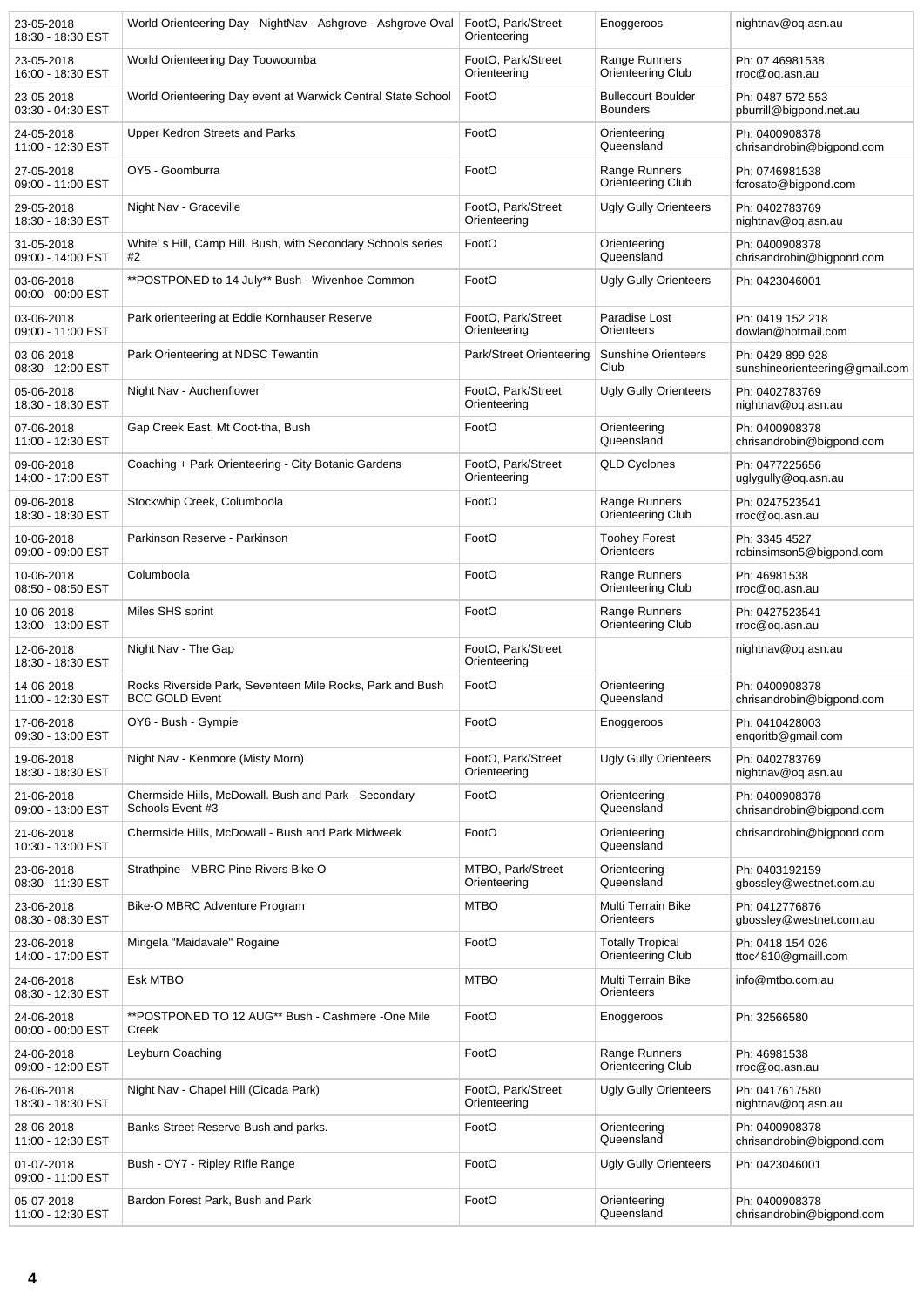| 07-07-2018<br>14:30 - 16:00 EST                          | Bush - Banks Street Reserve, Alderley                                 | FootO                              | Enoggeroos                                   | Ph: 0410428003<br>enqoritb@gmail.com               |
|----------------------------------------------------------|-----------------------------------------------------------------------|------------------------------------|----------------------------------------------|----------------------------------------------------|
| 08-07-2018<br>09:00 - 14:00 EST                          | Amiens via Stanthorpe                                                 | FootO                              | <b>Bullecourt Boulder</b><br><b>Bounders</b> | Ph: 4683 6374<br>batmaps.liz@gmail.com             |
| 08-07-2018<br>08:30 - 08:30 EST                          | Park Orienteering at Point Cartwright                                 | FootO, Park/Street<br>Orienteering | <b>Sunshine Orienteers</b><br>Club           | Ph: 0429 899 928<br>sunshineorienteering@gmail.com |
| 12-07-2018<br>00:00 EST -<br>Sunday 15 July<br>00:00 EST | Queensland Junior Camp                                                | FootO                              | Orienteering<br>Queensland                   | Ph: 46981538<br>rroc@oq.asn.au                     |
| 12-07-2018<br>11:00 - 12:30 EST                          | Ferny Grove Parks                                                     | FootO                              | Orienteering<br>Queensland                   | Ph: 0400908378<br>chrisandrobin@bigpond.com        |
| 14-07-2018<br>14:00 - 16:00 EST                          | Bush - Wivenhoe Common                                                | FootO                              | <b>Ugly Gully Orienteers</b>                 | Ph: 0423046001<br>uglygully@oq.asn.au              |
| 15-07-2018<br>10:00 - 10:00 EST                          | Cooby Dam                                                             | FootO                              | Range Runners<br>Orienteering Club           | Ph: 0427523541<br>rroc@oq.asn.au                   |
| 17-07-2018<br>18:30 - 18:30 EST                          | Night Nav - Rainworth                                                 | FootO, Park/Street<br>Orienteering | <b>Ugly Gully Orienteers</b>                 | Ph: 0417617580<br>nightnav@oq.asn.au               |
| 19-07-2018<br>11:00 - 12:30 EST                          | Anzac Park, Toowong. Bush and Park. BCC sponsored Gold<br>event       | FootO                              | Orienteering<br>Queensland                   | Ph: 0400908378<br>chrisandrobin@bigpond.com        |
| 21-07-2018<br>09:00 - 14:00 EST                          | Perseverance Dam Coaching                                             | FootO                              | Range Runners<br>Orienteering Club           | Ph: 46981538<br>rroc@oq.asn.au                     |
| 22-07-2018<br>08:30 - 12:00 EST                          | <b>Tewantin MTBO</b>                                                  | <b>MTBO</b>                        | <b>Sunshine Orienteers</b><br>Club           | Ph: 0439979260<br>info@sunshineorienteers.com.au   |
| 22-07-2018<br>09:00 - 12:00 EST                          | Fiona Calabro Memorial Event - Stockyard Creek - Burbank              | FootO                              | <b>Toohey Forest</b><br>Orienteers           | Ph: 0412481050<br>tfo.treasurer@gmail.com          |
| 24-07-2018<br>18:30 - 18:30 EST                          | Night Nav - St Lucia                                                  | FootO, Park/Street<br>Orienteering | <b>Ugly Gully Orienteers</b>                 | Ph: 0417617580<br>nightnav@oq.asn.au               |
| 26-07-2018<br>11:00 - 12:30 EST                          | Moore Park, Indooroopilly. Mostly park, some street and bush.         | FootO                              | Orienteering<br>Queensland                   | Ph: 0400908378<br>chrisandrobin@bigpond.com        |
| 28-07-2018<br>13:00 - 14:30 EST                          | Qld Schools Orienteering Champs Sprint                                | FootO                              | Orienteering<br>Queensland                   | Ph: 07 33768454<br>reidmoran@hotmail.com           |
| 28-07-2018<br>14:00 - 15:00 EST                          | Public Sprint - Alexandra Hills                                       | FootO                              | Orienteering<br>Queensland                   | Ph: 07 33768454<br>reidmoran@hotmail.com           |
| 29-07-2018<br>12:30 - 15:00 EST                          | Qld Schools Orienteering Champs Relay                                 | FootO                              | Orienteering<br>Queensland                   | Ph: 07 33768454<br>reidmoran@hotmail.com           |
| 29-07-2018<br>08:30 - 11:30 EST                          | Qld Schools Orienteering Champs Individual Long                       | FootO                              | Orienteering<br>Queensland                   | Ph: 07 33768454<br>reidmoran@hotmail.com           |
| 29-07-2018<br>12:30 - 12:30 EST                          | QLD Schools Relay - RESULTS ONLY                                      | FootO                              | Orienteering<br>Queensland                   |                                                    |
| 29-07-2018<br>10:15 - 12:00 EST                          | Public bush event - Priestdale                                        | FootO                              | Orienteering<br>Queensland                   | Ph: 07 33768454<br>reidmoran@hotmail.com           |
| 29-07-2018<br>14:30 - 15:00 EST                          | Public bush score - Priestdale                                        | FootO                              | Orienteering<br>Queensland                   | Ph: 07 33768454<br>reidmoran@hotmail.com           |
| 01-08-2018<br>18:00 - 19:00 EST                          | Townville Urban Adventure Night Series - Round 1 - Jacob's<br>Revenge | FootO, Park/Street<br>Orienteering | <b>Totally Tropical</b><br>Orienteering Club | Ph: 0418 154 026<br>ttoc4810@gmail.com             |
| 02-08-2018<br>11:00 - 12:30 EST                          | Pegg's Lookout, Tarragindi. Bush                                      | FootO                              | Orienteering<br>Queensland                   | Ph: 0400908378<br>chrisandrobin@bigpond.com        |
| 05-08-2018<br>09:00 - 11:00 EST                          | Charlies Paddock, Dalveen                                             | FootO                              | <b>Bullecourt Boulder</b><br><b>Bounders</b> | Ph: 4683 6374<br>batmaps.liz@gmail.com             |
| 05-08-2018<br>09:00 - 12:00 EST                          | Bush - Platypus Rocks (Wivenhoe Dam)                                  | FootO                              | <b>Ugly Gully Orienteers</b>                 | Ph: 0403123242<br>tfmcintyre@gmail.com             |
| 05-08-2018<br>09:00 - 11:00 EST                          | Park Orienteering at Schuster Park, Gold Coast                        | FootO, Park/Street<br>Orienteering | Paradise Lost<br>Orienteers                  | Ph: 0419 152 218<br>dowlan@hotmail.com             |
| 07-08-2018<br>18:30 - 18:30 EST                          | Night Nav - Ithaca                                                    | FootO, Park/Street<br>Orienteering | <b>Ugly Gully Orienteers</b>                 | Ph: 0417617580<br>nightnav@oq.asn.au               |
| 08-08-2018<br>18:00 - 19:00 EST                          | Townville Urban Adventure Night Series - Round 2 - Tobruk<br>Trails   | FootO                              | <b>Totally Tropical</b><br>Orienteering Club | Ph: 0418 154 026<br>ttoc4810@gmail.com             |
| 09-08-2018<br>11:00 - 12:30 EST                          | Beryl Roberts Park, Coopers Plains                                    | FootO                              | Orienteering<br>Queensland                   | Ph: 0400908378<br>chrisandrobin@bigpond.com        |
| 12-08-2018<br>09:30 - 12:00 EST                          | Bush - Cashmere - One Mile Creek                                      | FootO                              | Enoggeroos                                   | Ph: 32566580                                       |
| 12-08-2018<br>08:30 - 08:30 EST                          | Park Orienteering at Eumundi Markets                                  | FootO, Park/Street<br>Orienteering | <b>Sunshine Orienteers</b><br>Club           | Ph: 0429 899 928<br>sunshineorienteering@gmail.com |
| 12-08-2018<br>03:00 - 03:00 EST                          | Rockhampton Botanic Gardens                                           | FootO                              | Range Runners<br>Orienteering Club           | Ph: 0427523541<br>rroc@oq.asn.au                   |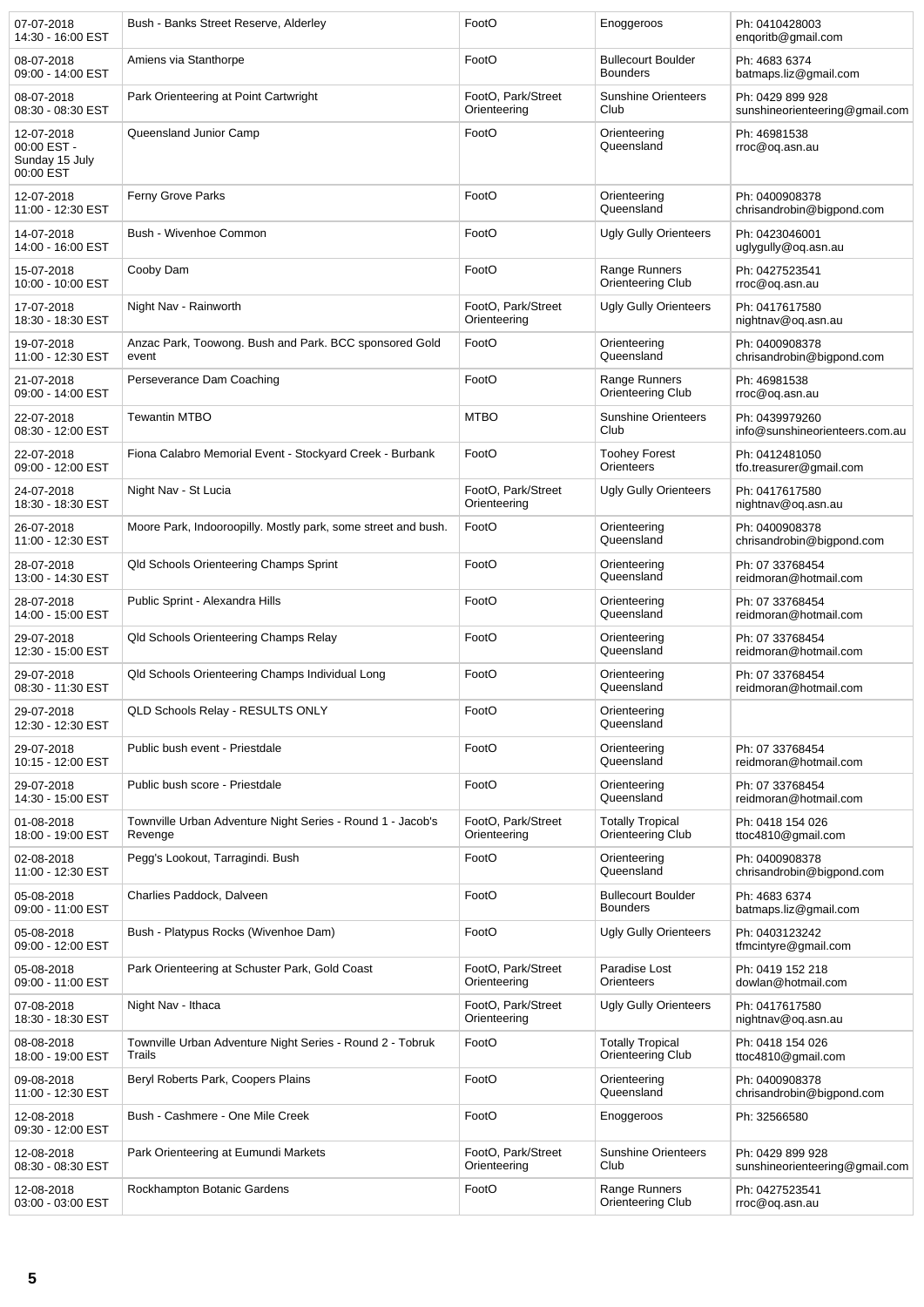| 14-08-2018<br>18:30 - 18:30 EST                            | Night Nav - Toowong - Anzac Park                                                    | FootO, Park/Street<br>Orienteering | <b>Ugly Gully Orienteers</b>                 | Ph: 0417617580<br>nightnav@oq.asn.au              |
|------------------------------------------------------------|-------------------------------------------------------------------------------------|------------------------------------|----------------------------------------------|---------------------------------------------------|
| 15-08-2018<br>18:00 - 19:00 EST                            | Townville Urban Adventure Night Series - Round 3 - CBD Stalk                        | FootO, Park/Street<br>Orienteering | <b>Totally Tropical</b><br>Orienteering Club | Ph: 0418 154 026<br>ttoc4810@gmail.com            |
| 16-08-2018<br>11:00 - 12:30 EST                            | Quinzeh Rocks North, Cedar Creek near Logan Village, Bush                           | FootO                              | Orienteering<br>Queensland                   | Ph: 0400908378<br>chrisandrobin@bigpond.com       |
| 17-08-2018<br>09:00 - 09:00 EST                            | Park event for home-schooled children at the Botanic<br>Gardens, Benowa, Gold Coast | FootO, Park/Street<br>Orienteering | Paradise Lost<br>Orienteers                  | Ph: 0404509924<br>paradiselost@oq.asn.au          |
| 18-08-2018<br>11:30 EST -<br>Sunday 19 August<br>17:00 EST | 2018 QLD Long Champs - Tingalpa Creek                                               | FootO                              |                                              | Ph: 07 33416825<br>oqchamps@oq.asn.au             |
| 21-08-2018<br>18:30 - 18:30 EST                            | Night Nav - Taringa                                                                 | FootO, Park/Street<br>Orienteering | <b>Ugly Gully Orienteers</b>                 | Ph: 0417617580<br>nightnav@oq.asn.au              |
| 22-08-2018<br>18:00 - 19:00 EST                            | Townville Urban Adventure Night Series - Round 4 -<br>Beachside Bash                | FootO, Park/Street<br>Orienteering | <b>Totally Tropical</b><br>Orienteering Club | Ph: 0418 154 026<br>ttoc4810@gmail.com            |
| 23-08-2018<br>11:00 - 12:30 EST                            | Edwards Park, Carindale. Park and Bush. BCC GOLD event                              | FootO                              | Orienteering<br>Queensland                   | Ph: 0400908378<br>chrisandrobin@bigpond.com       |
| 25-08-2018<br>10:00 - 10:00 EST                            | Park O - Foot -MBRC Strathpine                                                      | FootO, Park/Street<br>Orienteering | Enoggeroos                                   | Ph: 38511048                                      |
| 26-08-2018<br>09:00 - 09:00 EST                            | POSTPONED - Opossum Creek (near Springfield)                                        | FootO                              | <b>Ugly Gully Orienteers</b>                 | Ph: 0423046001                                    |
| 26-08-2018<br>02:30 - 02:30 EST                            | Interschool Sprint Challenge, Toowoomba Grammar                                     | FootO                              | Range Runners<br>Orienteering Club           | Ph: 46981538<br>rroc@oq.asn.au                    |
| 28-08-2018<br>18:30 - 19:30 EST                            | Night Nav - Rosalie                                                                 | FootO, Park/Street<br>Orienteering | <b>Ugly Gully Orienteers</b>                 | Ph: 0417617580<br>nightnav@oq.asn.au              |
| 30-08-2018<br>11:00 - 12:30 EST                            | Bergins Hill, Blackstone, Ipswich. Bush                                             | FootO                              | Orienteering<br>Queensland                   | Ph: 0400908378<br>chrisandrobin@bigpond.com       |
| 02-09-2018<br>10:00 - 12:30 EST                            | Bush - Chermside                                                                    | FootO                              | Enoggeroos                                   | Ph: 3256 6580                                     |
| 02-09-2018<br>13:30 - 13:30 EST                            | <b>CANCELLED Coaching - Daisy Hill Reserve</b>                                      | FootO                              | <b>Toohey Forest</b><br>Orienteers           | Ph: 3345 4527<br>robinsimson5@bigpond.com         |
| 02-09-2018<br>08:30 - 11:30 EST                            | Geebung Bike-O                                                                      | MTBO, Park/Street<br>Orienteering  | Multi Terrain Bike<br>Orienteers             | Ph: 0418871193<br>info@mtbo.com.au                |
| 04-09-2018<br>18:30 - 19:30 EST                            | Night Nav - Taringa North                                                           | FootO, Park/Street<br>Orienteering | <b>Ugly Gully Orienteers</b>                 | Ph: 0417617580<br>nightnav@oq.asn.au              |
| 04-09-2018<br>08:30 - 10:30 EST                            | The Gap - Coaching - School                                                         | Park/Street Orienteering           | Orienteering<br>Queensland                   | Ph: 0412776876<br>juniordevelopment@oq.asn.au     |
| 06-09-2018<br>11:00 - 12:30 EST                            | Mercer Park, Kedron. NOTE CHANGE OF VENUE                                           | FootO                              | Orienteering<br>Queensland                   | Ph: 0400908378<br>chrisandrobin@bigpond.com       |
| 08-09-2018<br>14:00 - 16:00 EST                            | OY10 - Wilmot's Waterholes, Applethorpe - Qld Middle<br>Champs - NOL 11             | FootO                              |                                              | batmaps.liz@gmail.com                             |
| 09-09-2018<br>09:00 - 09:00 EST                            | OY11 - Wilmot's Waterholes, Ultralong NOL 12, Applethorpe                           | FootO                              | <b>Ugly Gully Orienteers</b>                 | Ph: +61409660880<br>wread23@gmail.com             |
| 09-09-2018<br>09:00 - 11:00 EST                            | POSTPONED FROM LAST SUNDAY Hinterland Regional<br>Park, Mudgeeraba                  | FootO, Park/Street<br>Orienteering | Paradise Lost<br>Orienteers                  | Ph: 0419 152 218<br>paradiselost@oq.asn.au        |
| 11-09-2018<br>18:30 - 19:30 EST                            | Night Nav - Indooroopilly                                                           | FootO, Park/Street<br>Orienteering | <b>Ugly Gully Orienteers</b>                 | Ph: 0417617580<br>nightnav@oq.asn.au              |
| 13-09-2018<br>11:00 - 12:30 EST                            | Minippi Parklands, Tingalpa                                                         | FootO                              | Orienteering<br>Queensland                   | Ph: 0400908378<br>chrisandrobin@bigpond.com       |
| 16-09-2018<br>09:00 - 12:00 EST                            | Bush Foot-O Coochin Creek                                                           | FootO                              | <b>Sunshine Orienteers</b><br>Club           | Ph: 07 54457770<br>sunshineorienteering@gmail.com |
| 16-09-2018<br>10:00 - 12:00 EST                            | Training Day for Aust Champs - Sandy Creek                                          | FootO                              | <b>Bullecourt Boulder</b><br><b>Bounders</b> | Ph: 4683 6374<br>batmaps.liz@gmail.com            |
| 16-09-2018<br>08:30 - 08:30 EST                            | Bald Hills Bike-O                                                                   | MTBO, Park/Street<br>Orienteering  | Multi Terrain Bike<br>Orienteers             | Ph: 0412776876<br>info@mtbo.com.au                |
| 18-09-2018<br>18:30 - 19:30 EST                            | Night Nav - West End                                                                | FootO, Park/Street<br>Orienteering | <b>Ugly Gully Orienteers</b>                 | Ph: 0417617580<br>nightnav@oq.asn.au              |
| 20-09-2018<br>11:00 - 12:30 EST                            | Mungarra Lakes Park, Petrie MAP MEMORY NOVELTY<br><b>EVENT</b>                      | FootO                              | Orienteering<br>Queensland                   | Ph: 400908378<br>chrisandrobin@bigpond.com        |
| 22-09-2018<br>15:30 - 17:00 EST                            | Cyclones Sprint #5 Samford State School                                             | FootO                              | <b>QLD Cyclones</b>                          | Ph: 0407574878<br>sheldonanna@hotmail.com         |
| 23-09-2018<br>08:00 - 12:00 EST                            | Donnybrook MTBO                                                                     | <b>MTBO</b>                        | <b>Sunshine Orienteers</b><br>Club           | Ph: 0439979260<br>info@sunshineorienteers.com.au  |
| 23-09-2018<br>09:00 - 10:30 EST                            | Opossum Creek (near Springfield)                                                    | FootO                              | <b>Ugly Gully Orienteers</b>                 | Ph: 0423046001<br>jmitchell50@optusnet.com.au     |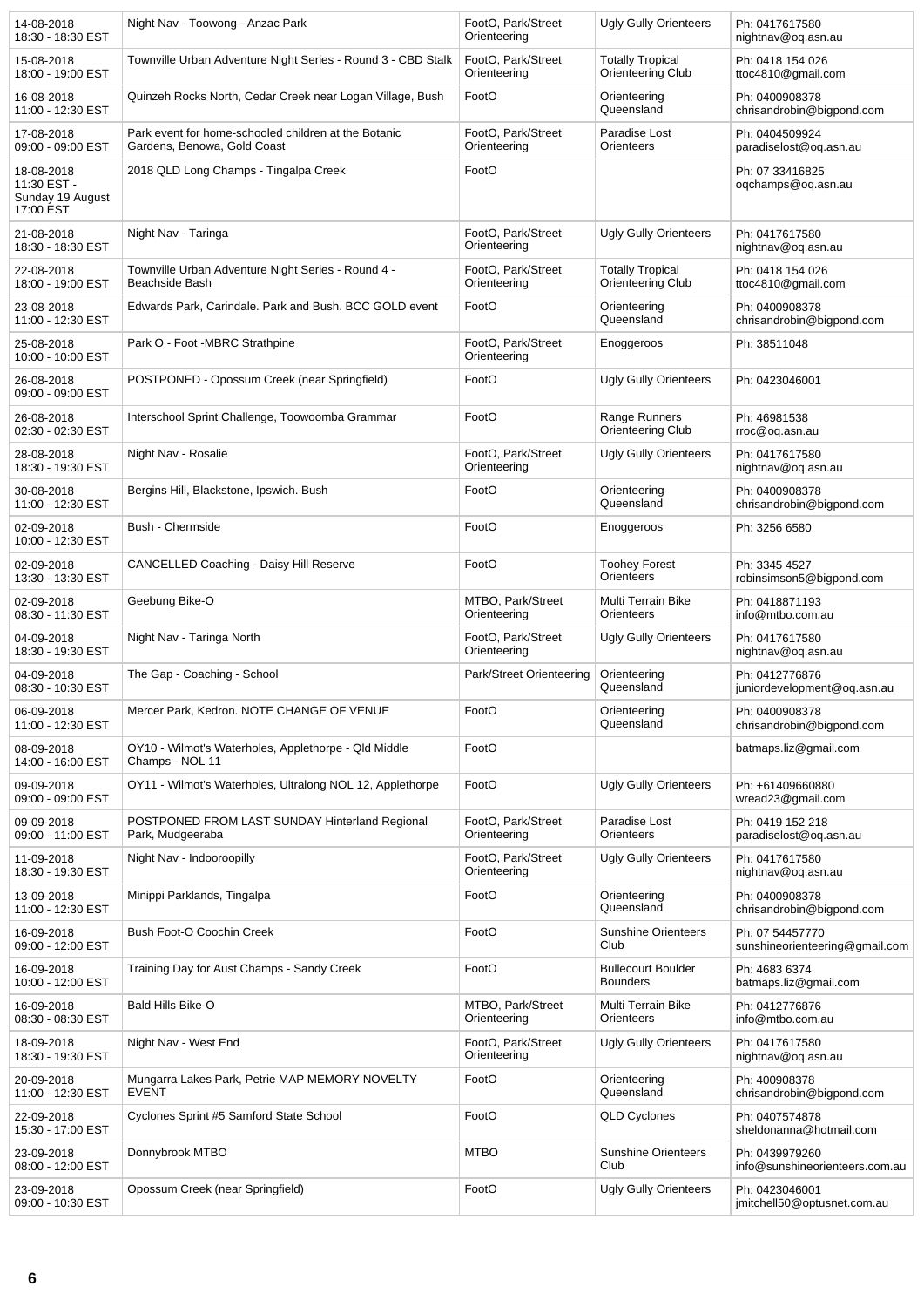| 27-09-2018<br>11:00 - 12:30 EST | Downey Park, Newmarket                                     | FootO                              | Orienteering<br>Queensland                   | Ph: 0400908378<br>chrisandrobin@bigpond.com        |
|---------------------------------|------------------------------------------------------------|------------------------------------|----------------------------------------------|----------------------------------------------------|
| 28-09-2018<br>09:00 - 14:00 EST | Springfield Central - Robelle Domain for Grand Avenue OSH  | Park/Street Orienteering           | Orienteering<br>Queensland                   | Ph: 0412 776 876<br>gbossley@westnet.com.au        |
| 29-09-2018<br>15:00 - 17:00 EST | Jezzine Barracks Sprint-O (Townsville)                     | FootO, Park/Street<br>Orienteering | <b>Totally Tropical</b><br>Orienteering Club | Ph: 0418154026<br>ttoc4810@gmail.com               |
| 04-10-2018<br>11:00 - 12:30 EST | Banks St Reserve, Alderley, Bush and Parks                 | FootO                              | Orienteering<br>Queensland                   | Ph: 0400908378<br>chrisandrobin@bigpond.com        |
| 09-10-2018<br>18:30 - 19:30 EST | Night Nav - Milton                                         | FootO, Park/Street<br>Orienteering | <b>Ugly Gully Orienteers</b>                 | Ph: 0417617580<br>nightnav@oq.asn.au               |
| 11-10-2018<br>11:00 - 12:30 EST | 7th Brigade Park, Chermside                                | FootO                              | Orienteering<br>Queensland                   | Ph: +61438054404<br>chrisandrobin@bigpond.com      |
| 13-10-2018<br>18:00 - 21:00 EST | JCU Night-O (Townsville)                                   | FootO                              | <b>Totally Tropical</b><br>Orienteering Club | Ph: 0418154026<br>ttoc4810@gmail.com               |
| 14-10-2018<br>10:00 - 12:00 EST | Allora Street O - BBB club break up                        | FootO, Park/Street<br>Orienteering | <b>Bullecourt Boulder</b><br><b>Bounders</b> | Ph: 4683 6374<br>bbb@oq.asn.au                     |
| 16-10-2018<br>18:30 - 19:30 EST | Night Nav - Bardon                                         | FootO, Park/Street<br>Orienteering | <b>Ugly Gully Orienteers</b>                 | Ph: 0417617580<br>nightnav@oq.asn.au               |
| 18-10-2018<br>11:00 - 12:30 EST | Grange Forest Park, Alderley                               | FootO                              | Orienteering<br>Queensland                   | Ph: 0400908378<br>chrisandrobin@bigpond.com        |
| 21-10-2018<br>09:00 - 12:00 EST | Park Orienteering at Caloundra Parks                       | FootO, Park/Street<br>Orienteering | <b>Sunshine Orienteers</b><br>Club           | Ph: 0429 899 928<br>sunshineorienteering@gmail.com |
| 21-10-2018<br>03:30 - 03:30 EST | <b>Picnic Point</b>                                        | FootO, Park/Street<br>Orienteering | Range Runners<br>Orienteering Club           | Ph: 46981538<br>rroc@oq.asn.au                     |
| 23-10-2018<br>18:30 - 19:30 EST | Night Nav - Auchenflower                                   | FootO, Park/Street<br>Orienteering | <b>Ugly Gully Orienteers</b>                 | Ph: 0417617580<br>nightnav@oq.asn.au               |
| 25-10-2018<br>11:00 - 12:30 EST | Slaughter Falls, Mt Coot-tha, Park and Bush BCC GOLD event | FootO                              | Orienteering<br>Queensland                   | Ph: 0400908378<br>chrisandrobin@bigpond.com        |
| 26-10-2018<br>15:00 - 18:00 EST | DCO Townsville "Not the Amazing Race"                      | FootO, Park/Street<br>Orienteering | <b>Totally Tropical</b><br>Orienteering Club | Ph: 0418154026<br>ttoc4810@gmail.com               |
| 27-10-2018<br>15:00 - 17:00 EST | Park-O#1 New Farm Park                                     | Park/Street Orienteering           | Ugly Gully Orienteers                        | Ph: 0423046001                                     |
| 27-10-2018<br>08:30 - 16:00 EST | MTBO Training Day - Karingal Scout Camp, Mt Cotton         | <b>MTBO</b>                        | Multi Terrain Bike<br>Orienteers             | Ph: 0412776876<br>gbossley@westnet.com.au          |
| 28-10-2018<br>08:00 - 13:00 EST | Mt Cotton MTBO                                             | <b>MTBO</b>                        | Multi Terrain Bike<br>Orienteers             | Ph: 0418871193<br>info@mtbo.com.au                 |
| 28-10-2018<br>12:00 - 18:00 EST | Peacehaven, Highfields                                     | FootO, Park/Street<br>Orienteering | Range Runners<br>Orienteering Club           | rroc@oq.asn.au                                     |
| 30-10-2018<br>18:30 - 18:30 EST | Night Nav - Fig Tree Pocket - BCC Active & Healthy         | FootO, Park/Street<br>Orienteering | <b>Ugly Gully Orienteers</b>                 | Ph: 0422248549<br>nightnav@oq.asn.au               |
| 01-11-2018<br>11:00 - 12:30 EST | Bunyaville West, Bunya, Bush                               | FootO                              | Orienteering<br>Queensland                   | Ph: 0400908378<br>chrisandrobin@bigpond.com        |
| 04-11-2018<br>09:30 - 10:30 EST | Park-O #2 Robelle Domain (Springfield)                     | Park/Street Orienteering           | <b>Ugly Gully Orienteers</b>                 | Ph: 0423046001                                     |
| 04-11-2018<br>09:00 - 11:00 EST | Park Orienteering at Burchill Park, Nerang, Gold Coast     | FootO. Park/Street<br>Orienteering | Paradise Lost<br>Orienteers                  | Ph: 0403 373 206<br>paradiselost@oq.asn.au         |
| 04-11-2018<br>03:30 - 03:30 EST | St Mary's, Toowoomba                                       | FootO, Park/Street<br>Orienteering | Range Runners<br>Orienteering Club           | Ph: 0427523541<br>rroc@oq.asn.au                   |
| 05-11-2018<br>18:00 - 18:00 EST | Jindalee Scouts Navigation Activity                        | Park/Street Orienteering           | Orienteering<br>Queensland                   | Ph: 0412776876<br>gbossley@westnet.com.au          |
| 06-11-2018<br>18:30 - 19:30 EST | Night Nav - Virginia - BCC Active & Healthy                | FootO                              | Enoggeroos                                   | Ph: 0410428003<br>engoritb@gmail.com               |
| 08-11-2018<br>11:00 - 12:30 EST | Tingalpa Creek, Burbank, Bush                              | FootO                              | Orienteering<br>Queensland                   | Ph: 0400908378<br>chrisandrobin@bigpond.com        |
| 10-11-2018<br>09:00 - 11:30 EST | OQ Coaching and Conference-Leslie Dam, Warwick             | FootO                              | Orienteering<br>Queensland                   | Ph: 4683 6374<br>oq@oq.asn.au                      |
| 10-11-2018<br>00:00 - 00:00 EST | <b>Olynx Test Event</b>                                    | FootO                              | Range Runners<br>Orienteering Club           |                                                    |
| 11-11-2018<br>09:00 - 11:00 EST | Brooklands Paddock, Dalveen                                | FootO                              | <b>Bullecourt Boulder</b><br><b>Bounders</b> | Ph: 4683 6374<br>bbb@oq.asn.au                     |
| 13-11-2018<br>00:00 - 00:00 EST | Night Nav - Alderley                                       | FootO, Park/Street<br>Orienteering | Enoggeroos                                   | Ph: 0410428003<br>engoritb@gmail.com               |
| 15-11-2018<br>11:00 - 12:30 EST | Parkinson, Bush                                            | FootO                              | Orienteering<br>Queensland                   | Ph: 0400908378<br>chrisandrobin@bigpond.com        |
| 17-11-2018<br>15:00 - 17:00 EST | Park-O #4 Newcombe Park (Sumners Rd)                       | Park/Street Orienteering           | Ugly Gully Orienteers                        | Ph: 0423046001                                     |